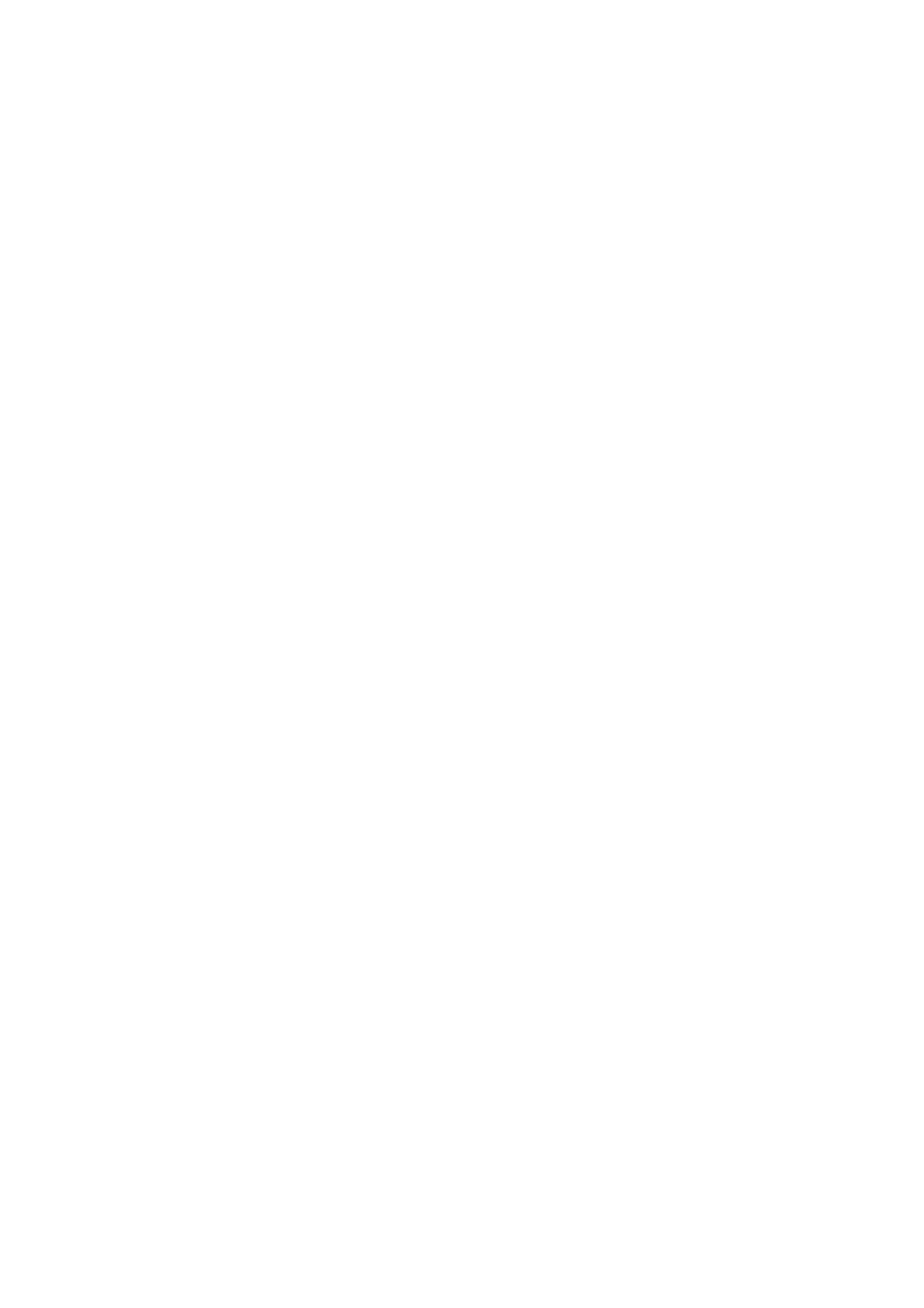*I certify that this PUBLIC BILL, which originated in the LEGISLATIVE COUNCIL, has finally passed the LEGISLATIVE COUNCIL and the LEGISLATIVE ASSEMBLY of NEW SOUTH WALES.*

*Legislative Council 2009* *Clerk of the Parliaments*



New South Wales

# **Trustee Companies Amendment Bill 2009**

Act No , 2009

An Act to amend the *Trustee Companies Act 1964* to facilitate the regulation of trustee companies by the Commonwealth; and for other purposes.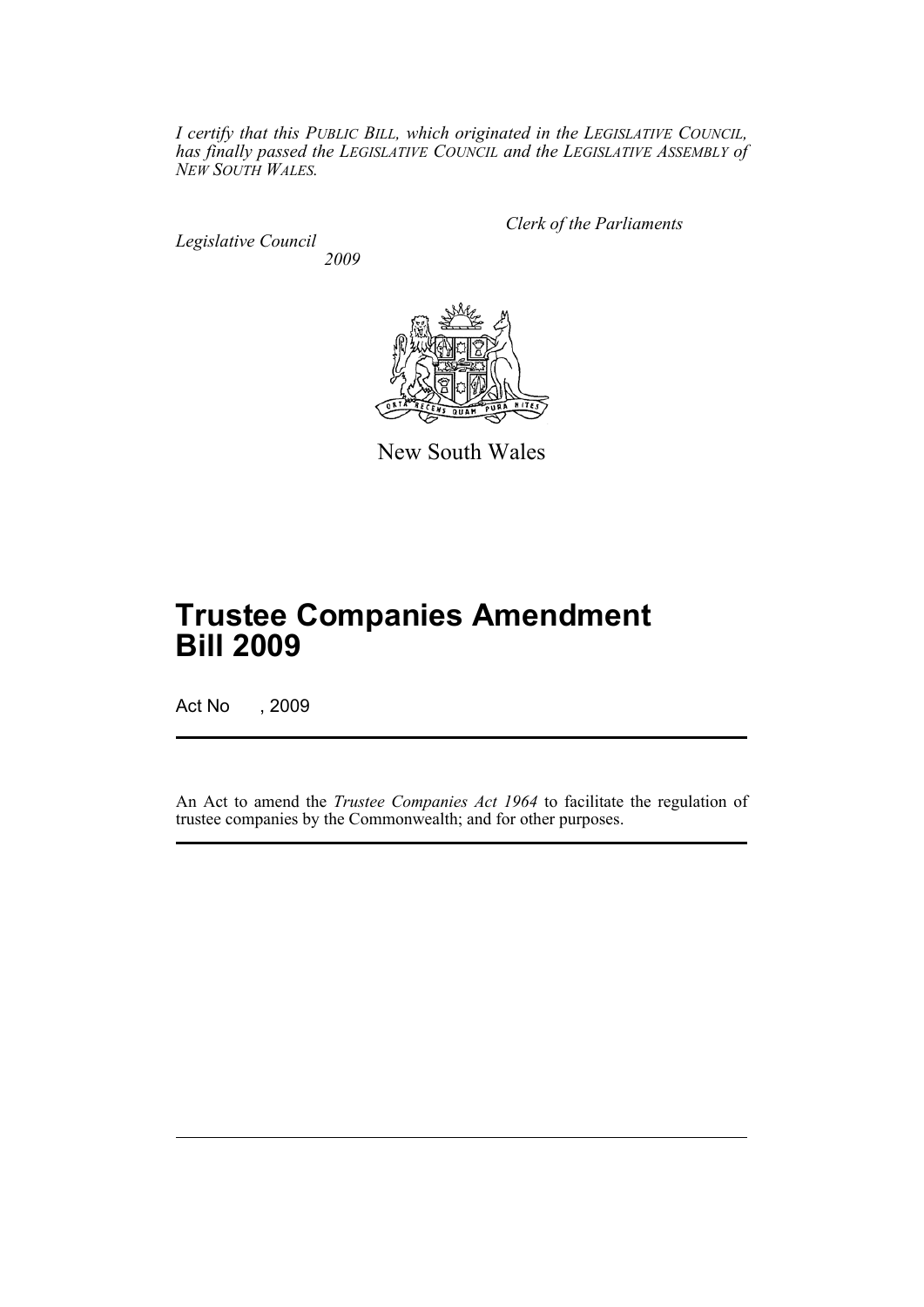# <span id="page-3-0"></span>**The Legislature of New South Wales enacts:**

## **1 Name of Act**

This Act is the *Trustee Companies Amendment Act 2009*.

# <span id="page-3-1"></span>**2 Commencement**

- (1) This Act commences on a day or days to be appointed by proclamation, except as provided by subsection (2).
- (2) Sections 1 and 2 and Schedule 2.4 [2] commence on the date of assent to this Act.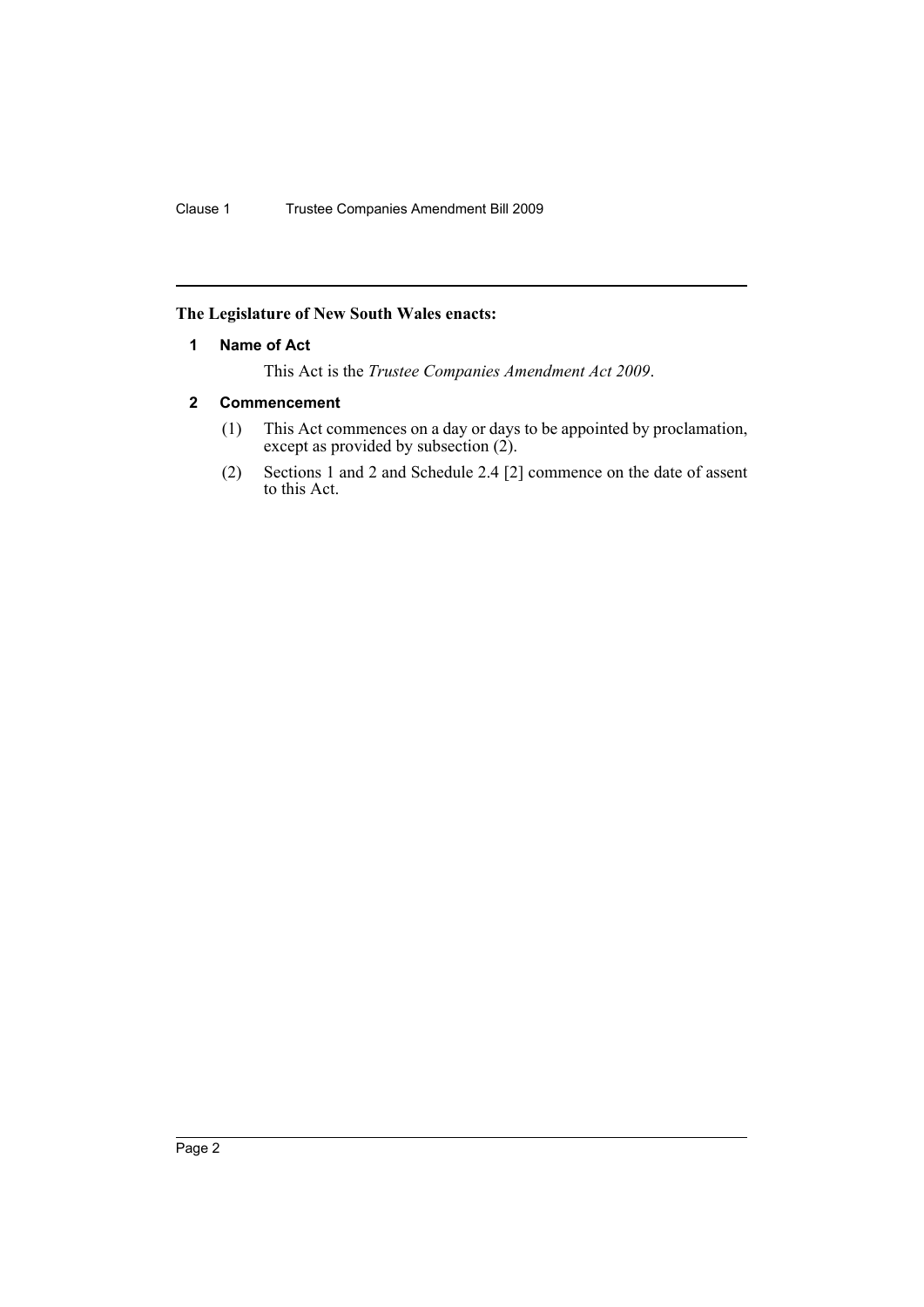Amendment of Trustee Companies Act 1964 No 6 Schedule 1

# <span id="page-4-0"></span>**Schedule 1 Amendment of Trustee Companies Act 1964 No 6**

# **[1] Section 2 Repeal and savings**

Omit the section.

#### **[2] Section 3 Interpretation**

Omit the definitions of *Commission*, *Financial institution*, *GST*, *Insurance company*, *New Tax System Price Exploitation law*, *Nominee corporation*, *Subordinated loan* and *Voting share* from section 3 (1).

# **[3] Section 3 (1), definition of "Trustee company"**

Omit the definition. Insert instead:

*Trustee company* means a licensed trustee company within the meaning of Chapter 5D of the *Corporations Act 2001* of the Commonwealth.

## **[4] Section 3 (2)**

Insert "or the *Corporations Act 2001* of the Commonwealth" after "other Act".

**[5] Section 3 (3)–(9)**

Omit the subsections.

**[6] Section 16 Common trust funds**

Omit the section.

**[7] Sections 17A–19F, 20A–25 and 29–29E**

Omit the sections.

**[8] Section 31 Managing director and others may represent trustee company**

Omit section 31 $(3)$ – $(6)$ .

**[9] Part 3 Shareholdings in trustee companies**

Omit the Part.

**[10] Section 32B Excluded matters under section 5F of Corporations Act 2001 of the Commonwealth**

Omit the section.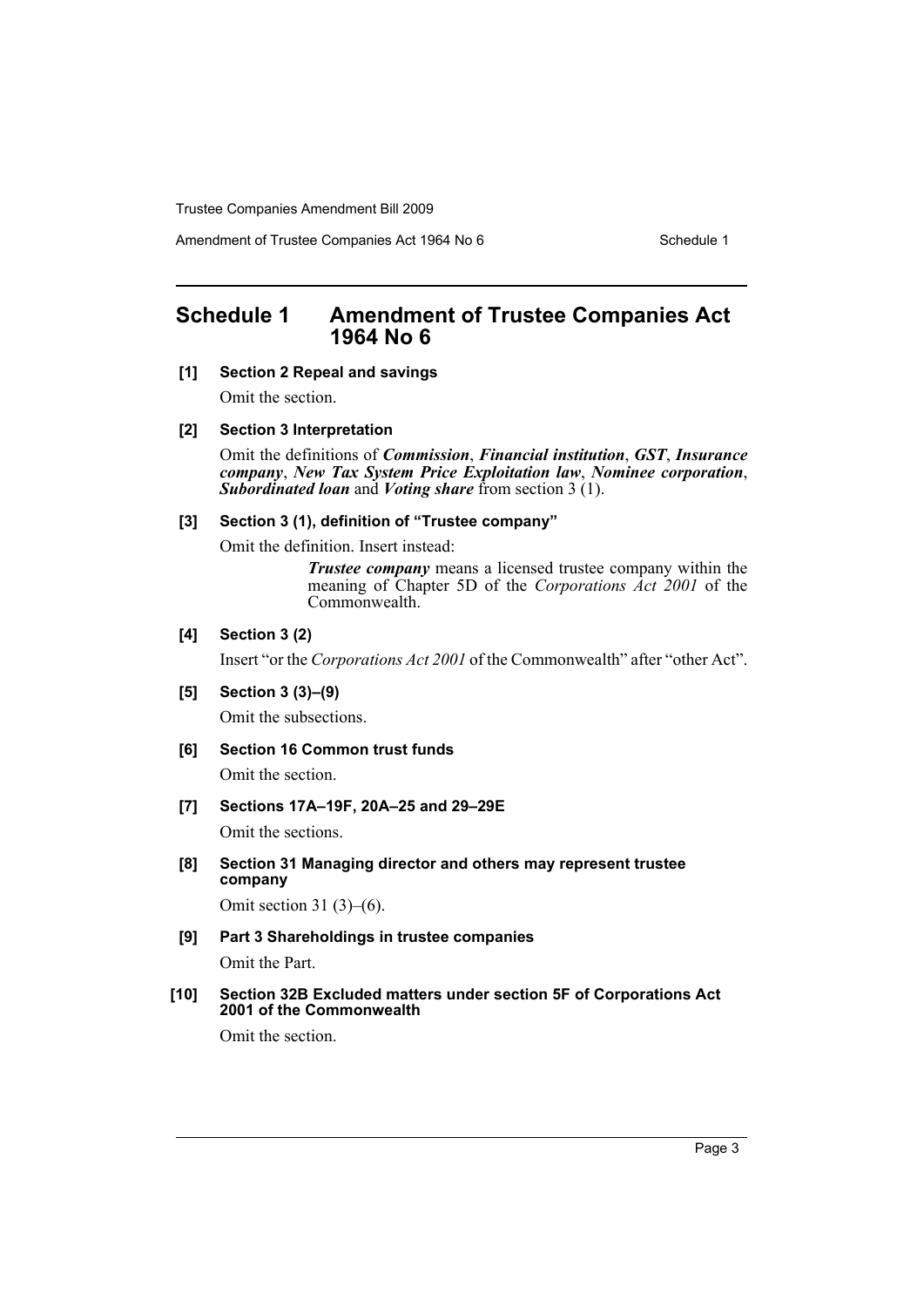Schedule 1 Amendment of Trustee Companies Act 1964 No 6

### **[11] Sections 34A and 34B**

Insert after section 34:

#### **34A Compulsory transfer determinations**

- (1) This section applies if:
	- (a) the Australian Securities and Investments Commission (*ASIC*) cancels the licence of a trustee company (the *transferring company*) and makes a determination under section 601WBA of the *Corporations Act 2001* of the Commonwealth that there is to be a transfer of estate assets and liabilities from the transferring company to another licensed trustee company (the *receiving company*), and
	- (b) ASIC issues a certificate of transfer under section 601WBG of that Act for the transfer, and
	- (c) either the transferring company or the receiving company (or both) is registered in New South Wales.
- (2) When the certificate of transfer comes into force, the receiving company is taken to be the successor in law in relation to estate assets and liabilities of the transferring company, to the extent of the transfer.

**Note.** Section 601WBG of the *Corporations Act 2001* of the Commonwealth requires the certificate of transfer to state when it is to come into force.

- (3) Without limiting subsection (2):
	- (a) if the transfer is a total transfer—all of the assets and liabilities of the transferring company become assets and liabilities of the receiving company (without the need for any further conveyance, transfer, assignment or assurance), and
	- (b) if the transfer is a partial transfer—the assets and liabilities listed as referred to in section 601WBG (2) (c) of the *Corporations Act 2001* of the Commonwealth of the transferring company become assets and liabilities of the receiving company (without the need for any further conveyance, transfer, assignment or assurance), and
	- (c) to the extent of the transfer, the duties, obligations, immunities, rights and privileges applying to the transferring company apply to the receiving company, and
	- (d) if the certificate includes provisions of the kind referred to in section 601WBG (3) of the *Corporations Act 2001* of the Commonwealth specifying: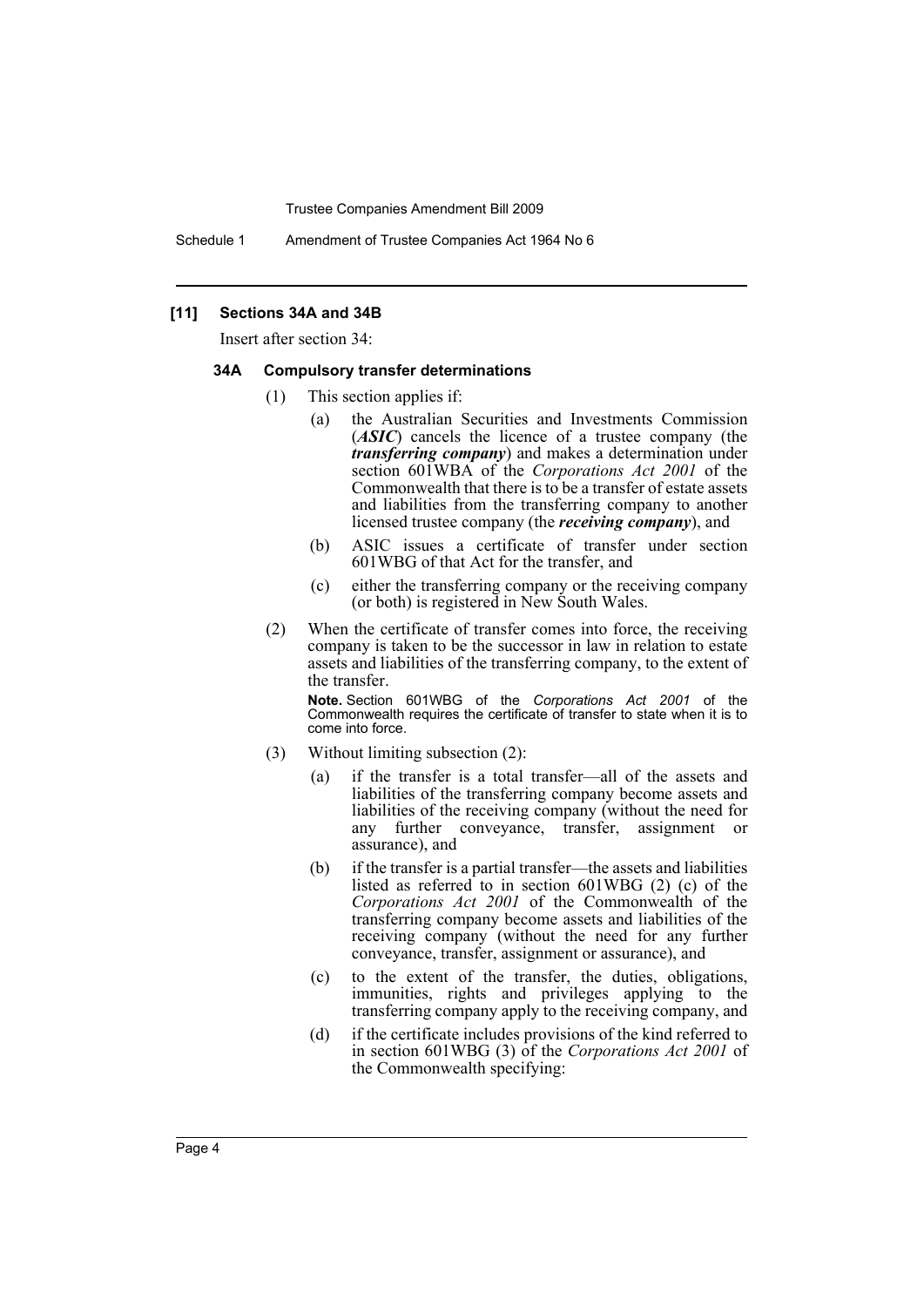Amendment of Trustee Companies Act 1964 No 6 Schedule 1

- (i) that particular things are to happen or are taken to be the case—those things are, by force of this section, taken to happen, or to be the case, in accordance with those provisions, and
- (ii) a mechanism for determining things that are to happen or are taken to be the case—things determined in accordance with the mechanism are, by force of this section, taken to happen, or to be the case, as determined in accordance with that mechanism.
- (4) The operation of this section is not to be regarded as:
	- (a) a breach of contract or confidence or otherwise as a civil wrong, or
	- (b) a breach of any instrument (including, without limitation, any provision prohibiting, restricting or regulating the assignment or transfer of assets or liabilities), or
	- (c) an event of default under any contract or other instrument, or
	- (d) giving rise to any remedy by a party to a contract or other instrument, or as causing or permitting the termination of, or exercise of rights under, any contract or other instrument.

# **34B Exemption from State tax**

(1) In this section:

*exempt matter* means the transfer of the estate assets and liabilities of a transferring company to a receiving company under Division 2 of Part 5D.6 of the *Corporations Act 2001* of the Commonwealth.

*State tax* means application or registration fees, duty under the *Duties Act 1997* or any other tax, duty, fee or charge imposed by any Act or law of the State.

- (2) State tax is not payable in relation to:
	- (a) an exempt matter, or
	- (b) anything done because of, or for a purpose connected with or arising out of, an exempt matter.

#### **[12] Sections 35–36B**

Omit the sections.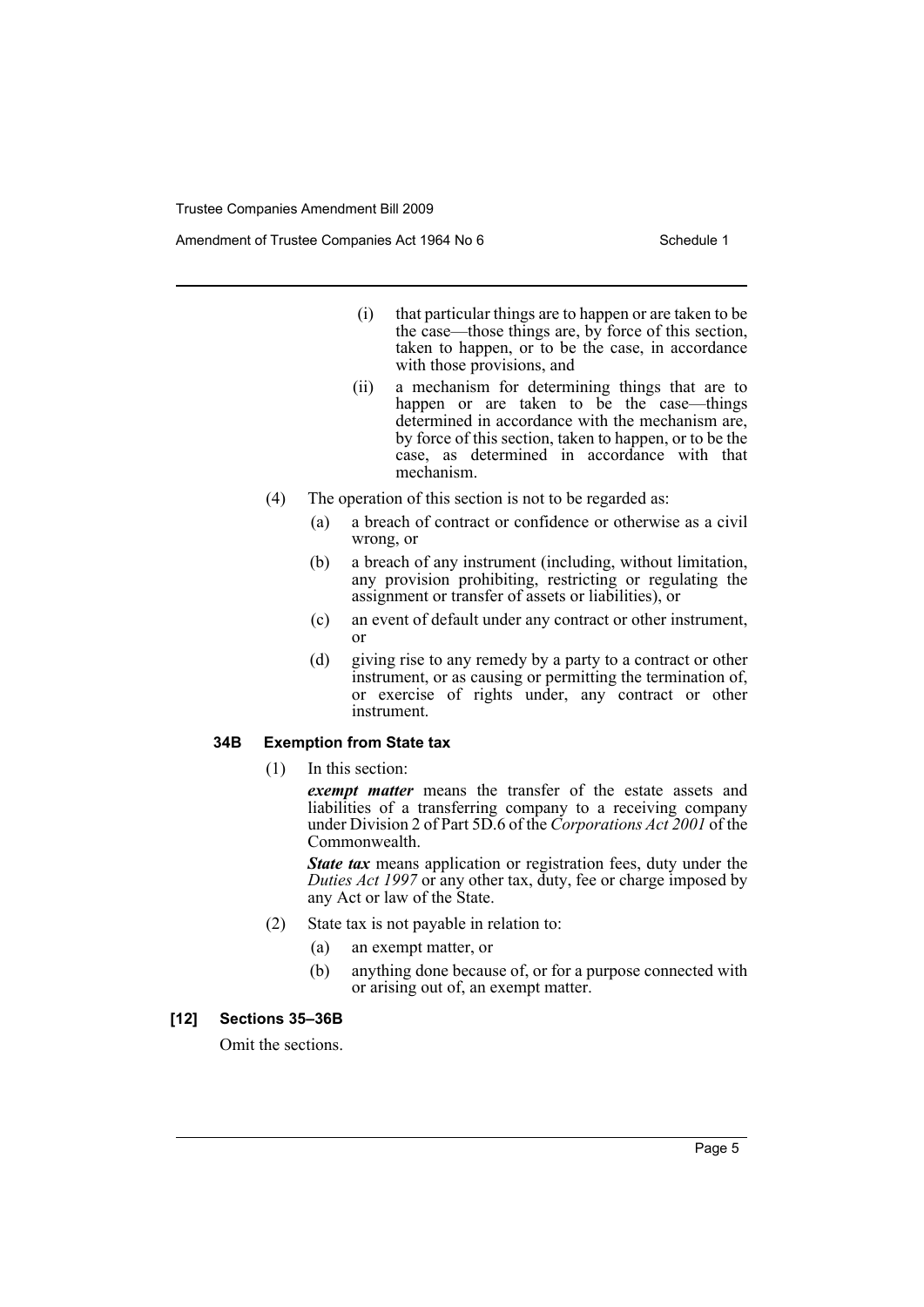Schedule 1 Amendment of Trustee Companies Act 1964 No 6

### **[13] Section 37 Regulations**

Omit section 37 (2).

# **[14] Section 37A Savings and transitional regulations** Omit the section.

#### **[15] Schedule 1**

Omit First–Third Schedules. Insert instead:

# **Schedule 1 Savings, transitional and other provisions**

# **Part 1 Preliminary**

### **1 Regulations**

(1) The regulations may contain provisions of a savings or transitional nature consequent on the enactment of the following Acts:

*Trustee Companies Amendment Act 2000*

*Trustee Companies Amendment Act 2009*

- (2) Any such provision may, if the regulations so provide, take effect from the date of assent to the Act concerned or a later date.
- (3) To the extent to which any such provision takes effect from a date that is earlier than the date of its publication on the NSW legislation website, the provision does not operate so as:
	- (a) to affect, in a manner prejudicial to any person (other than the State or an authority of the State), the rights of that person existing before the date of its publication, or
	- (b) to impose liabilities on any person (other than the State or an authority of the State) in respect of anything done or omitted to be done before the date of its publication.

# **Part 2 Provisions consequent on enactment of Trustee Companies Amendment Act 2009**

# **2 Definitions**

In this Part:

*amending Act* means the *Trustee Companies Amendment Act 2009*.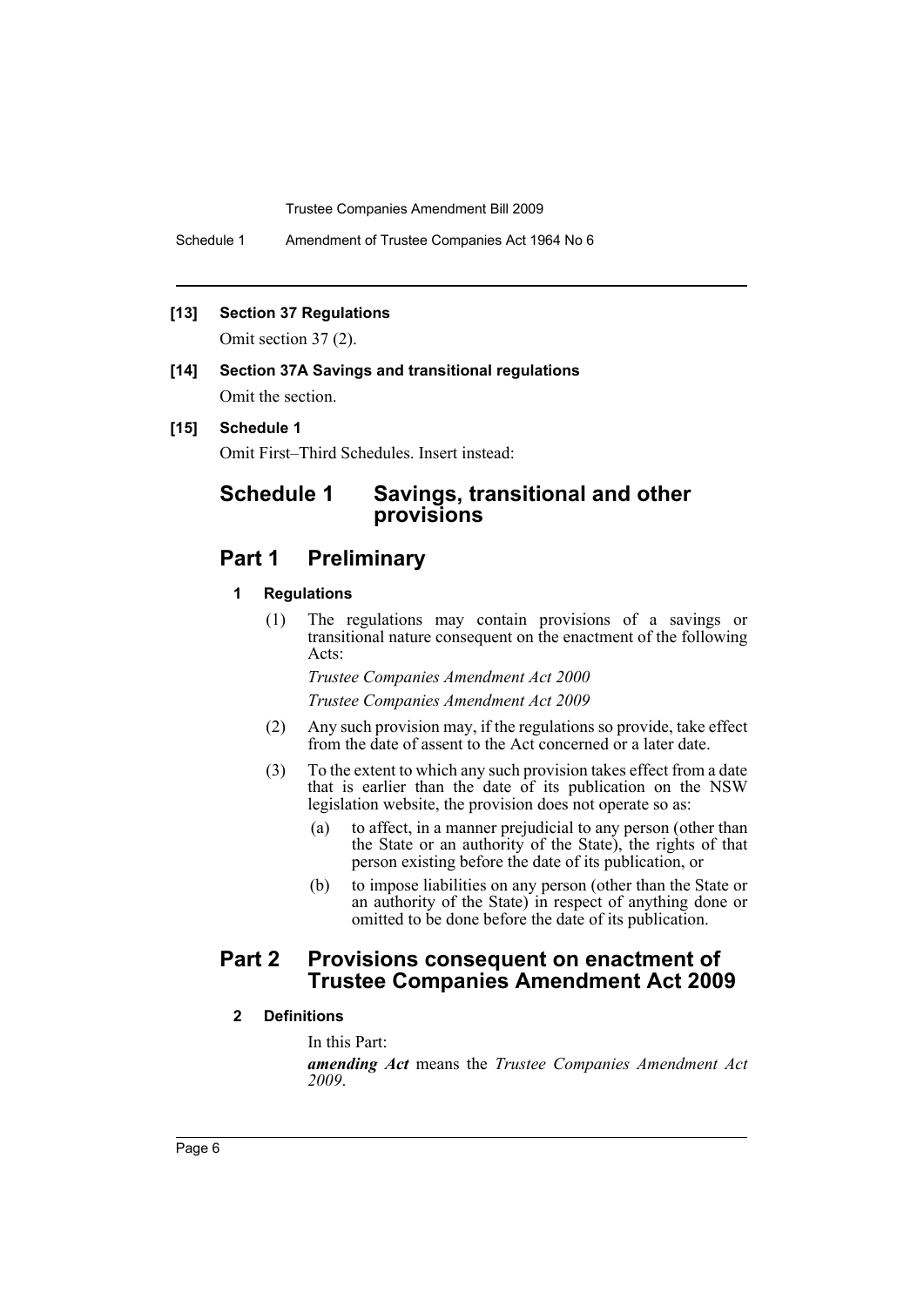Amendment of Trustee Companies Act 1964 No 6 Schedule 1

*trustee company* means a trustee company within the meaning of this Act as in force before the commencement of this clause.

#### **3 General**

The provisions of this Part are subject to any regulations made under clause 1.

#### **4 BNY Trust Company of Australia Limited**

Subject to the other provisions of this Part, this Act, as in force immediately before the commencement of Schedule 1 [3] to the amending Act, continues to apply to and in respect of any estate management function (within the meaning of section 601RAC of the *Corporations Act 2001* of the Commonwealth) carried out by BNY Trust Company of Australia Limited under any grant of administration in force before that commencement.

#### **5 Court may review rate of commission**

Section 18 (3), as in force immediately before its repeal by the amending Act, continues to apply with respect to any application to the Court to review the commission (in whole or in part) or rate of commission charged in respect of an estate that was made before that repeal.

#### **6 Charge on assets of estate or trust for advances**

Section 17A, as in force immediately before its repeal by the amending Act, continues to apply to any sum advanced before that repeal.

# **7 Court may order account**

Sections 20A–22, as in force immediately before their repeal by the amending Act, continue to apply to an application made to the Court with respect to the filing of an account, an order for an account or for an audit (as the case requires) made before that repeal.

# **8 Financial statements**

Section 29D, as in force immediately before its repeal by the amending Act, continues to apply to any financial statement required to be forwarded under section 29D (2) within a period occurring before that repeal.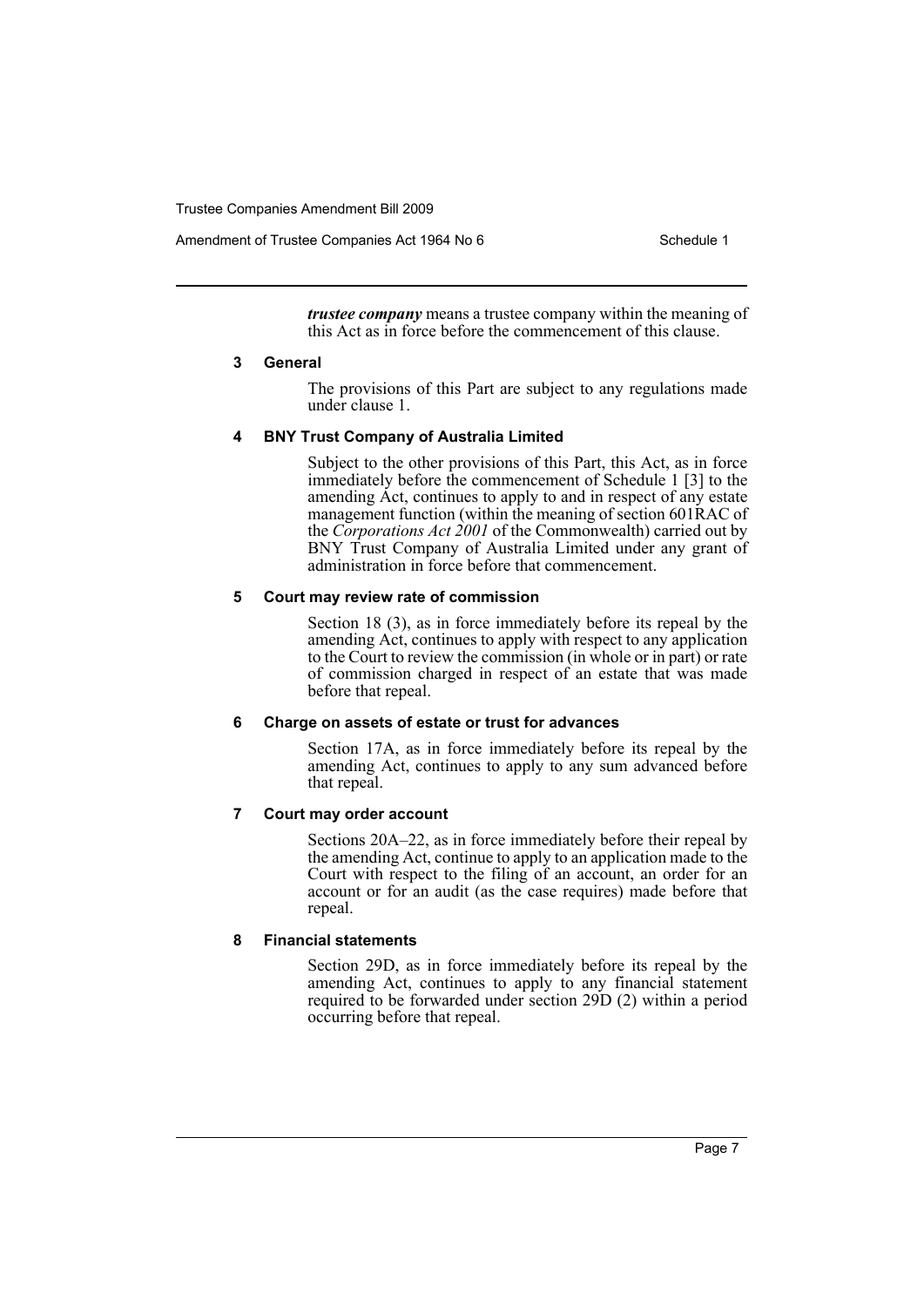Schedule 2 Amendment of other Acts and instrument

# <span id="page-9-0"></span>**Schedule 2 Amendment of other Acts and instrument**

# **2.1 Conveyancing Act 1919 No 6**

## **[1] Section 7 Definitions**

Omit the definition of *Trustee company* from section 7 (1). Insert instead:

*Trustee company* means a licensed trustee company within the meaning of Chapter 5D of the *Corporations Act 2001* of the Commonwealth authorised by an Act of New South Wales to act as trustee.

#### **[2] Schedule 9 Savings, transitional and other provisions**

Insert at the end of clause 1 (1):

*Trustee Companies Amendment Act 2009*

# **[3] Schedule 9, Part 8**

Insert after Part 7:

# **Part 8 Provision consequent on enactment of Trustee Companies Amendment Act 2009**

# **14 Trust corporations**

Any act, matter or thing done by a trustee company as a trust corporation that had effect under this Act as in force immediately before its amendment by the *Trustee Companies Amendment Act 2009* is taken to have effect under this Act as amended.

# **2.2 Duties Act 1997 No 123**

# **[1] Section 54 Change in trustees**

Omit paragraph (b) of the definition of *special trustee* from section 54 (1). Insert instead:

> (b) a licensed trustee company within the meaning of Chapter 5D of the *Corporations Act 2001* of the Commonwealth, and

# **[2] Section 54 (1), definition of "special trustee"**

Omit "or a trustee company referred to in paragraph (b)" from paragraph (c).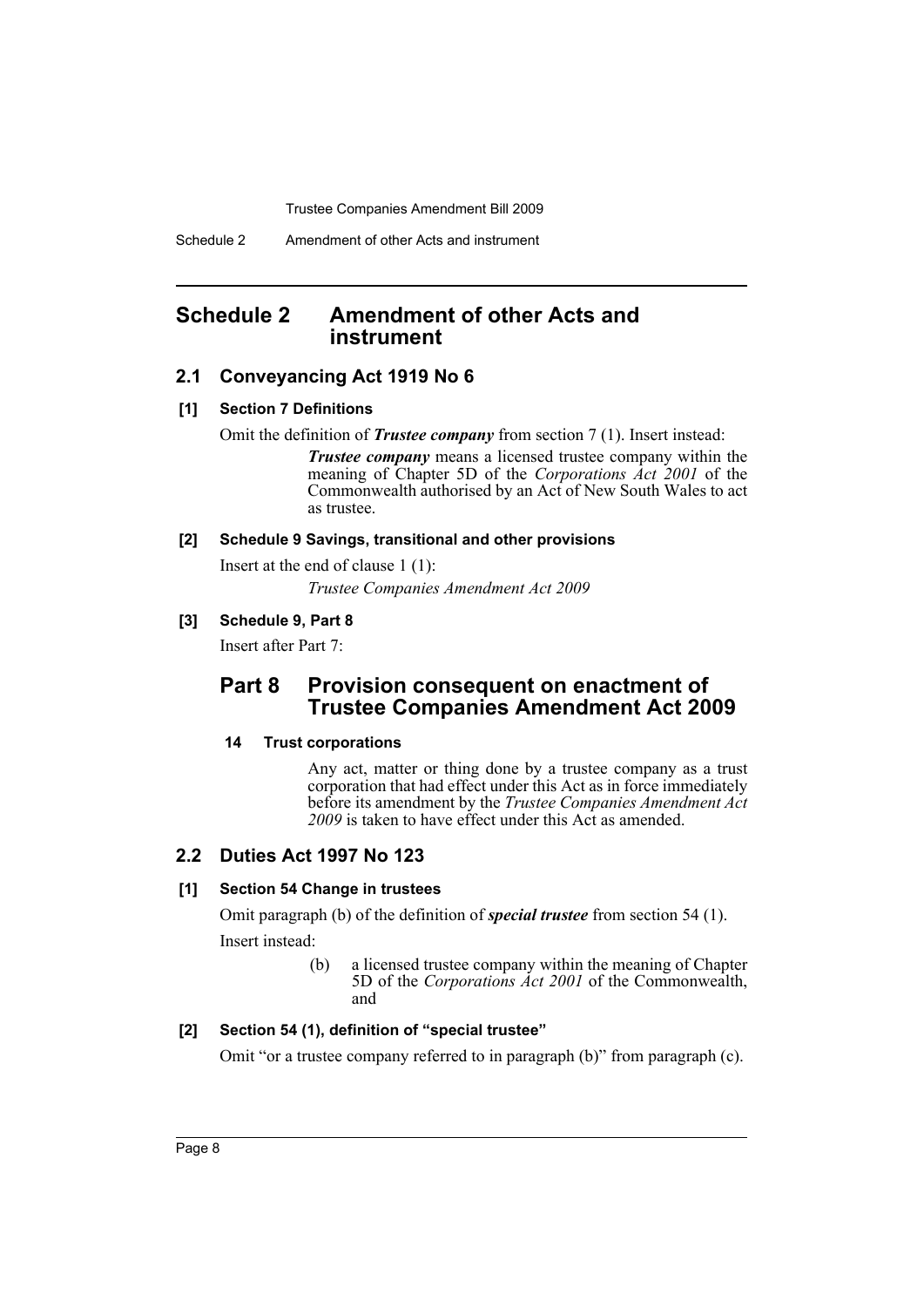# **2.3 Probate and Administration Act 1898 No 13**

#### **[1] Section 3 Definitions**

Omit the definition of *Trustee company* from section 3 (1). Insert instead:

*Trustee company* means a licensed trustee company within the meaning of Chapter 5D of the *Corporations Act 2001* of the Commonwealth authorised by an Act of New South Wales to act as trustee.

#### **[2] Fifth Schedule Savings and transitional provisions arising from amendments to this Act**

Insert at the end of the Schedule with appropriate Part and clause numbering:

# **Part Provision consequent on enactment of Trustee Companies Amendment Act 2009**

#### **Trustee companies**

Any act, matter or thing done by a trustee company that had effect under this Act as in force immediately before its amendment by the *Trustee Companies Amendment Act 2009* is taken to have effect under this Act as amended.

# **2.4 Trustee Companies Regulation 2005**

#### **[1] Clause 3 Definitions**

Omit clause 3 (2) and (3). Insert instead:

Notes included in this Regulation do not form part of this Regulation.

# **[2] Clause 3A**

Insert after clause 3:

#### **3A Small estates**

- (1) For the purposes of sections 15A and 15AA of the Act, a trustee company may file an election to administer an estate if the gross value of the estate in New South Wales is less than \$100,000.
- (2) A notice of an election under section 15A or 15AA of the Act, or a notice under section 15AB of the Act, must state that the election has been made and may contain any other particulars of the election that the trustee company thinks fit.